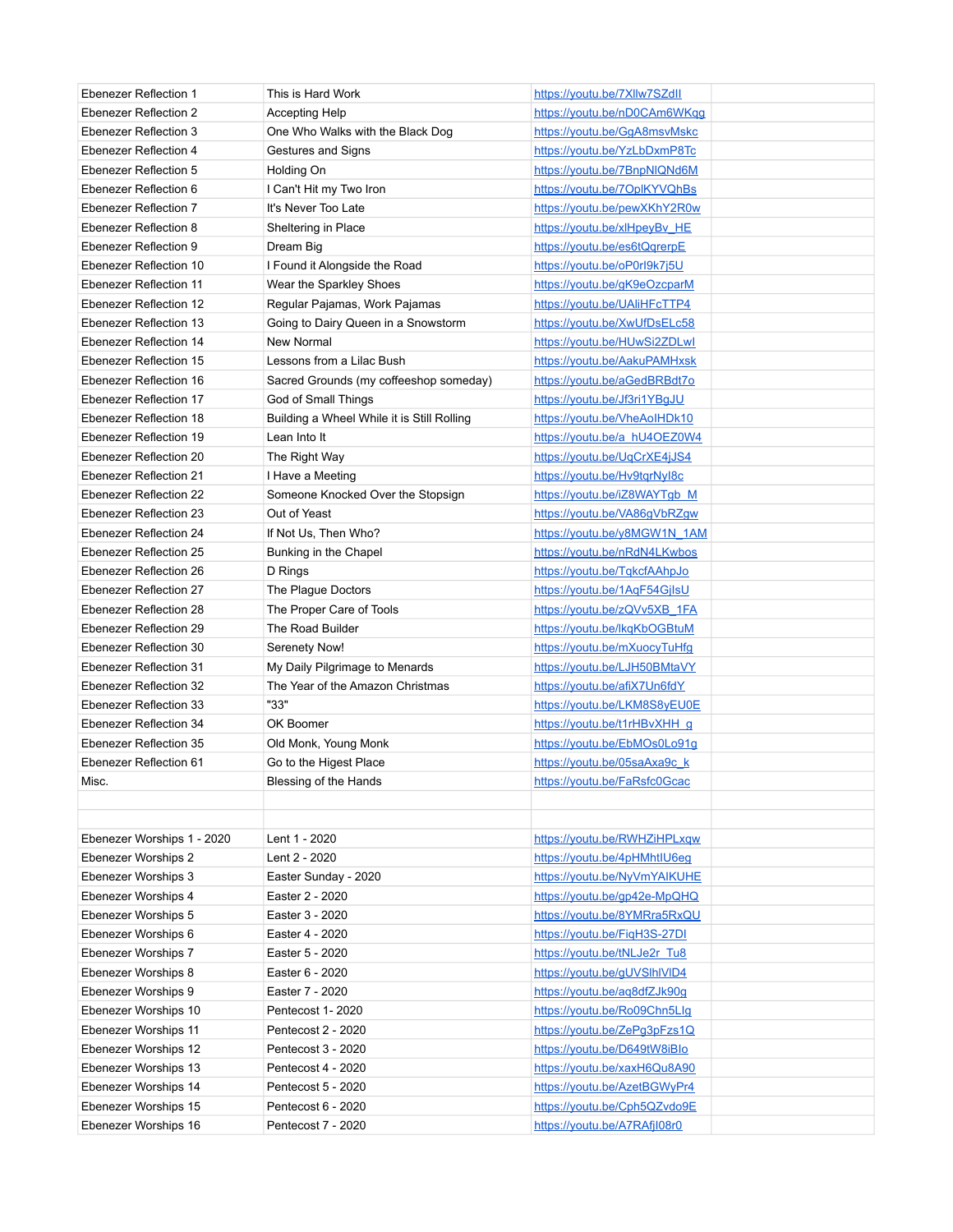| Ebenezer Worships 17        | Pentecost 8 - 2020             | https://youtu.be/cgliTgmJ9wY        |                             |
|-----------------------------|--------------------------------|-------------------------------------|-----------------------------|
| Ebenezer Worships 18        | Pentecost 9 - 2020             | https://youtu.be/uWIH88lpKno        |                             |
| Ebenezer Worships 19        | Pentecost 10 - 2020            | https://youtu.be/MJiYg0oU1eY        |                             |
| Ebenezer Worships 20        | Pentecost 11 - 2020            | https://youtu.be/0zy3hWgpHbk        |                             |
| Ebenezer Worships 21        | Pentecost 12 - 2020            | https://youtu.be/Ri9DIfO7lo4        |                             |
| Ebenezer Worships 22        | Pentecost 13 - 2020            | https://youtu.be/r -RJsgNcwU        |                             |
| Ebenezer Worships 23        | Pentecost 14 - 2020            | https://youtu.be/YcXDKu1LGRg        |                             |
| Ebenezer Worships 24        | Pentecost 15 - 2020            | https://youtu.be/6d3LKW4HLMM        |                             |
| Ebenezer Worships 25        | Pentecost 16 - 2020            | https://youtu.be/Tm2ue2tcVal        |                             |
| Ebenezer Worships 26        | Pentecost 17 - 2020            | https://youtu.be/7RlhEcSB1iw        |                             |
| Ebenezer Worships 27        | Pentecost 18 - 2020            | https://youtu.be/GL1DKYk9xp8        |                             |
| Ebenezer Worships 28        | Pentecost 19 - 2020            | https://youtu.be/gwzNPZY9svY        |                             |
| Ebenezer Worships 29        | Pentecost 20 - 2020            | https://youtu.be/x01XrUx9mM8        |                             |
| Ebenezer Worships 30        | Pentecost 21 - 2020            | https://youtu.be/7n0UKNwx6hk        |                             |
| Ebenezer Worships 31        | Reformation - 2020             | <u>https://youtu.be/4NONjAjf6Jk</u> |                             |
| Ebenezer Worships 32        | All Saints - 2020              | https://youtu.be/lvwbr2uoQ0A        |                             |
| Ebenezer Worships 33        | Advent 1 - 2020                | https://youtu.be/ZexgSi8xLaA        |                             |
| Ebenezer Worships 34        | Advent 2 - 2020                | https://youtu.be/AOrvrwdXeO4        |                             |
| Ebenezer Worships 35        | Advent 3 - 2020                | https://youtu.be/-NVphjgLZeY        |                             |
| Ebenezer Worships 36        | Advent 4 - 2020                | <u>https://youtu.be/X-o0kyzPzfc</u> |                             |
| Ebenezer Worships 37        | Christmas 1 - 2020             | https://youtu.be/YZQnMRi_Y8g        |                             |
| Ebenezer Worships 38        | Christmas 2 - 2020             | https://youtu.be/aCQKNbv1Lo         |                             |
| Ebenezer Worships 39 - 2021 | Epiphany 1 - 2021              | https://youtu.be/5wQ2LRgJObM        |                             |
| Ebenezer Worships 40        | Epiphany 2 - 2021              | https://youtu.be/3HWCDbuuMms        |                             |
| Ebenezer Worships 41        | Epiphany 3 - 2021              | https://youtu.be/bvhF2qmjKlM        |                             |
| Ebenezer Worships 42        | Epiphany 4 - 2021              | https://youtu.be/YQJ61Lq1T10        |                             |
| Ebenezer Worships 43        | Epiphany 5 - 2021              | https://youtu.be/q1317GBF7Lw        |                             |
| Ebenezer Worships 44        | Transfiguration - 2021         | https://youtu.be/q14PILjriul        |                             |
| Ebenezer Worships 45        | Palm Sunday - 2021             | https://youtu.be/gM6Ca57Smgw        | https://vimeo.com/519748325 |
| Ebenezer Worships 46        | Lent 1 - 2021                  | https://youtu.be/APDcbTU3ffA        | https://vimeo.com/555860759 |
| Ebenezer Worships 47        | Lent 2 - 2021                  | https://youtu.be/6lfSuo3iGUo        | https://vimeo.com/555867907 |
| Ebenezer Worships 48        | Lent 3 - 2021                  | https://youtu.be/PrKCNXg7JL8        | https://vimeo.com/519741711 |
| Ebenezer Worships 49        | Lent 4 - 2021                  | https://youtu.be/IFXI545GUX4        | https://vimeo.com/519743922 |
| Ebenezer Worships 50        | Lent 5 - 2021                  | https://youtu.be/2cXbkNA2kZM        | https://vimeo.com/519746159 |
| Ebenezer Worships 51        | Easter Sunday - 2021           | https://youtu.be/ml03Ze99oXg        | https://vimeo.com/531521737 |
| Ebenezer Worships 52        | Easter 2 - 2021                | https://youtu.be/R1UOoSvy8k4        | https://vimeo.com/531516081 |
| Ebenezer Worships 53        | Easter 3 - 2021                | https://youtu.be/y4VI8hhFz1s        | https://vimeo.com/531517980 |
| Ebenezer Worships 54        | Easter 4 - 2021                | https://youtu.be/rLV89NAzLxs        | https://vimeo.com/531519859 |
| Ebenezer Worships 55        | Easter 5 - 2021                | https://youtu.be/ye0SQiW9Dyl        | https://vimeo.com/542880218 |
| Ebenezer Worships 56        | Easter 6 - 2021                | https://youtu.be/Ln3INQWX4oA        | https://vimeo.com/542884218 |
| Ebenezer Worships 57        | Easter 7 - 2021                | https://youtu.be/Ff4GRYml0BI        | https://vimeo.com/542888676 |
| Ebenezer Worships 58        | Pentecost 1 - 2021             | https://youtu.be/g8ZnkCnOry8        | https://vimeo.com/542888676 |
| Ebenezer Worships 59        | Pentecost 2 - 2021             | https://youtu.be/1eWOR4jOyJI        | https://vimeo.com/554972546 |
| Ebenezer Worships 60        | Pentecost 3 - 2021             | https://youtu.be/72W3mzHuqVo        | https://vimeo.com/555222431 |
| Ebenezer Worships 61        | Pentecost 4 - 2021             | https://youtu.be/XN67YHaigxM        | https://vimeo.com/555209036 |
| Ebenezer Worships 62        | Pentecost 5 - 2021             | https://youtu.be/vUtrDvek-kQ        | https://vimeo.com/555211987 |
| Ebenezer Worships 63        | Pentecost 6 - 2021             | https://youtu.be/hER1ZjSUg7Y        | https://vimeo.com/569519468 |
| Ebenezer Worships 64        | Pentecost 7 - 2021             | https://youtu.be/oRDLhN4A2y0        | https://vimeo.com/569554341 |
| Ebenezer Worships 65        | Pentecost 8 - 2021             | https://youtu.be/sM6zLD0AdtY        | https://vimeo.com/569556806 |
| Ebenezer Worships 66        | Pentecost 9 - 2021             | https://youtu.be/kZ sqyXnWHA        | https://vimeo.com/569559101 |
| Ebenezer Worships 67        | Pentecost 10 - August 1, 2021  | https://youtu.be/fK-czlhQsbA        | https://vimeo.com/580792314 |
| Ebenezer Worships 68        | Pentecost 11 - August 8, 2021  | https://youtu.be/JUvhdT6vuS0        | https://vimeo.com/580798134 |
| Ebenezer Worships 69        | Pentecost 12 - August 15, 2021 | https://youtu.be/Z5sZ4AXh hk        | https://vimeo.com/580800732 |
| Ebenezer Worships 70        | Pentecost 13 - August 22, 2021 | https://youtu.be/4TPOhSq83v4        | https://vimeo.com/580803162 |
| Ebenezer Worships 71        | Pentecost 14 - August 29, 2021 | https://youtu.be/e402cFBz7sE        | https://vimeo.com/591658659 |